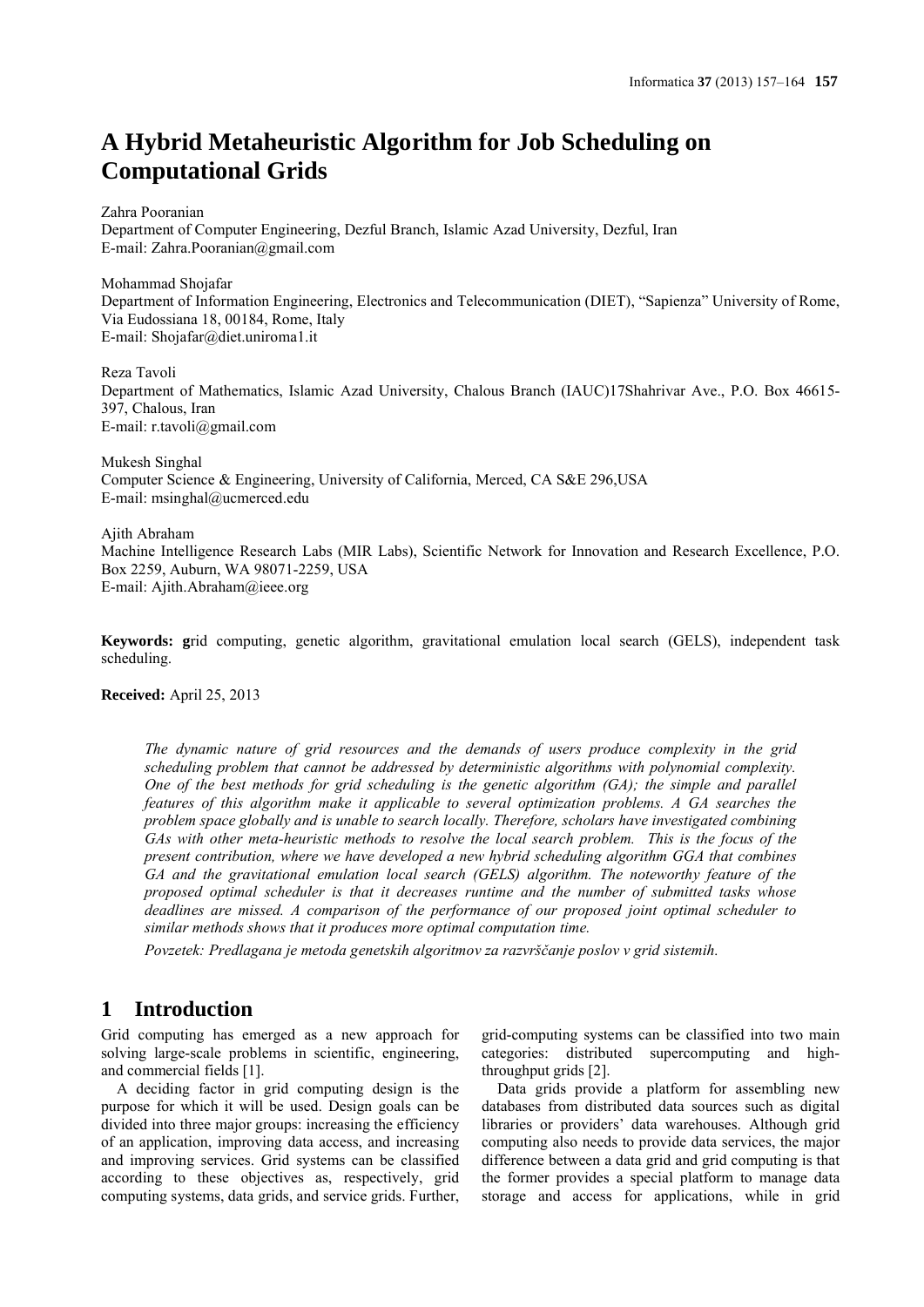computing, the applications themselves must implement the storage management schema. An example use for data grids is data mining that gathers information from various sources. Two organizations that are working on developing large-scale data collections are the European data grid and Globus [2].

Systems in a service grid provide services that cannot be provided with a single machine [3]. Most research in grid computing falls under one of these classifications (data, computing, and service grids).

Among existing uses of grids, grid computing is the most prevalent. By utilizing the processing power of CPUs during their idle periods, grid computing can be several times faster than what a single computer can achieve today. Therefore, acceptable task scheduling for resources plays a crucial role in grids, especially scheduling computing resources for tasks. The main goal of most schedulers is to find a balance between execution cost and the runtime for tasks. This means that given a deadline for completing execution, the running costs are kept low, or given a fixed cost for execution; the necessary time to perform the tasks will be minimized.

Generally, there are three methods for scheduling:

1. Manual scheduling. The user divides the tasks between different resources.

2. Application-mode scheduling. Applications perform the scheduling, with each application defining the resources, such as MPI programs, required for its execution. A list of machines that have MPI programs is given to the user at runtime.

3.Scheduling that is independent of applications, such as scheduling by a grid broker. This method is much more appropriate for grid scheduling. For task processing and task analysis, applications deliver their requirements to the broker, based on the quality of service required for their tasks.

We should note that the resources for grid task scheduling are distributed in various locations. One or more resources are selected for running a task, which is then sent to those resources. The grid scheduler has no ownership or control over resources. Rather, tasks are delivered to local resource managers (LRMs) for execution. After that, the LRMs control the running status and execution of the tasks they have received.

The first phase of grid task scheduling is resource discovery, which generates a list of potential resources. The second phase includes gathering information about these resources and choosing the best set of resources matching the application's requirements. In the third phase, the task is executed, which involves file staging and cleanup [4].

Grid systems consist of heterogeneous resources, managerial systems, policies, and applications with different requirements. Since these resources are heterogeneous and distributed and are used in common, grid efficiency is highly dependent on an effective and efficient design for its scheduler. Grid scheduling is considered to be an NP-hard problem. Deterministic algorithms do not have the necessary efficiency for solving this problem. Therefore, much research has been directed toward heuristic methods. Most of these methods attempt to minimize makespan.

Many heuristic algorithms have recently been suggested for task scheduling in grid computing, including hierarchical stochastic Petri net schedulers (HSPNs) [5-8], genetic algorithms (GAs) [9], the group leaders' optimization algorithm (GLOA) [10], simulated annealing (SA) [11], the queen bee method [12], and the tabu search (TS) [13] and others [29-36]. Among these, GAs provide the best heuristic method because they are inherently parallel and can search several aspects of a problem space simultaneously. Since the convergence of a GA is slow for global optimization and has been proved to be unstable in different implementations, the efficiency of GAs can be improved by combining them with other algorithms such as GPSO [14] that it combines GELS method with PSO.

This research combines a GA and the gravitational emulation local search (GELS) algorithm. GA's are weak for local searches and strong for global searches. Conversely, GELS is a local search algorithm that imitates gravitational attraction and is therefore strong for local searches and weak for global searches. Combining the benefits of these two algorithms can solve the grid-scheduling problem. This paper presents a static scheduling algorithm for scheduling independent tasks in a grid system. "Static scheduling" means that all necessary data about tasks, resources, and the number of resources should be specified before execution. The advantage of static scheduling is that no overhead is exerted on the system. In addition to decreasing makespan, our proposed algorithm considers quality of service (OOS) to minimize the number of tasks that miss their deadlines.

The remainder of this paper is organized as follows. Section 2 briefly describes previous related work and the intelligent GA and the GELS algorithm, respectively. Section 3 describes the task-scheduling problem. Section 4 presents our proposed algorithm in detail. Section 5 compares our proposed algorithm with several similar algorithms, and Section 6 presents our conclusions and future research directions.

# **2 Related Work**

In the following Section, we provide an overview of Genetic algorithm and GELS algorithm and explain various methods, which describe different hybrid, and joint method that applied for scheduling in grid computing.

## **2.1 Genetic algorithms**

GAs were first proposed in 1975 by John Holland et al. [15] at Michigan University. In optimization methods, a GA or optimization inspired by nature is considered to be the most natural evaluation method. A GA selects the most suitable strings from organized stochastic information that is searched and gathered by humans. In each generation, a new set of strings is produced based on artificial strings with the help of the most suitable bits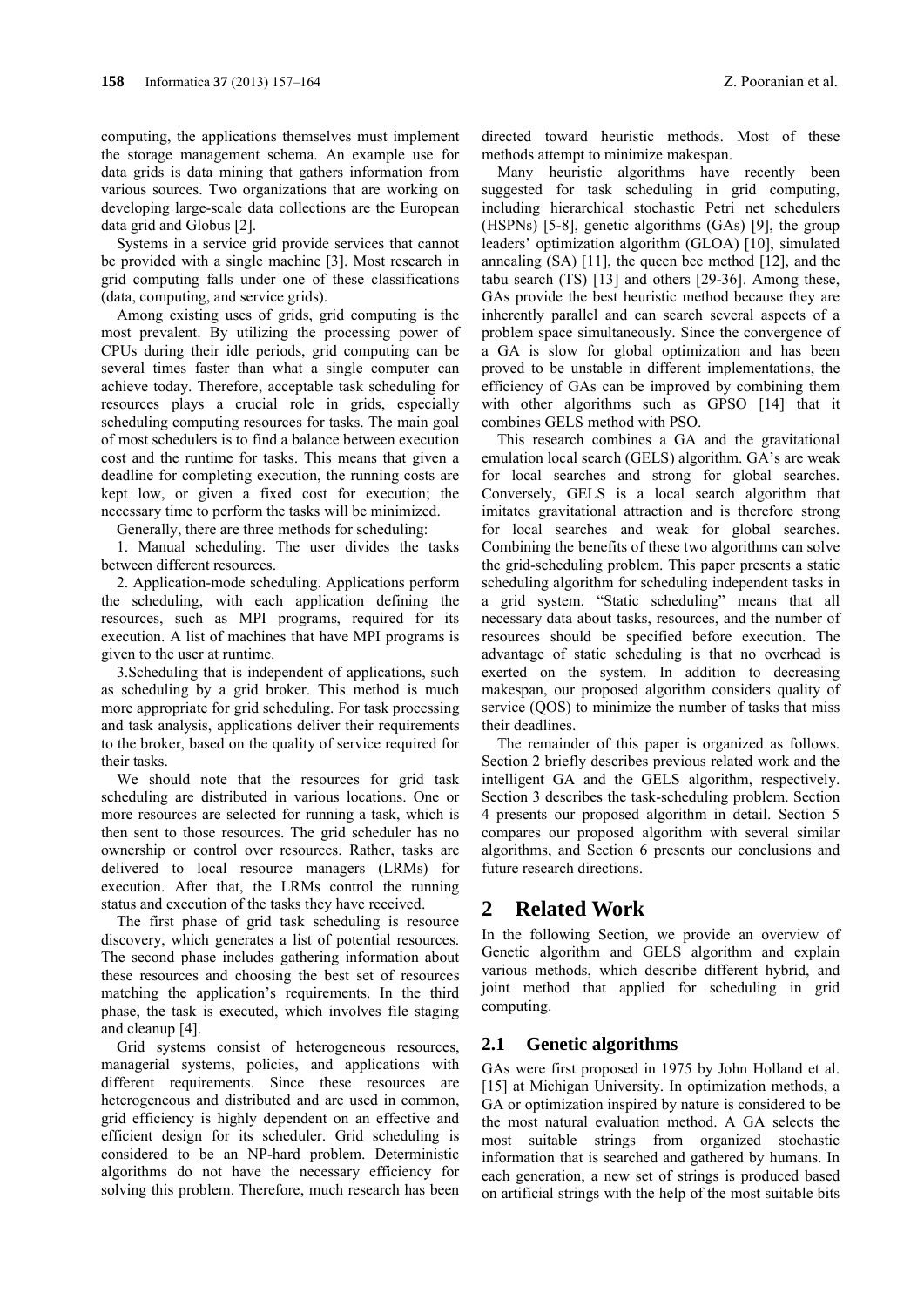and elements among the old elements. The new set is tested stochastically, and its strength or fitness level is evaluated. The general form of a GA is as follows:



Figure 1: Genetic algorithm.

#### **2.2 Gravitational Emulation Local Search**

In 1995, Voudouris and his colleagues [16] proposed the Guided Local Search (GLS) algorithm for searching in a search space with an NP-hard solution. In 2004, Vebster [17] presented GLS as a strong algorithm, the GELS algorithm. GELS mimics gravitational attraction for searching within a search space. Each response has different neighbors that can be grouped based on problem-dependent criteria. The neighbors obtained in each neighbor group are called a *dimension*. A primary velocity is defined for each dimension, and a dimension with a greater primary velocity is more responsive for the problem. The GELS algorithm accounts for gravitational force in the responses in a search space through two methods. In the first method, a response is selected from the local neighbor space of the current response and the gravitational force between these two responses is calculated. In the second method, the gravitational force is calculated using all of the neighbor responses in a neighbor space of the current response rather than being limited to one response. GELS also implements movement into the search space with two methods. The first method allows movement from the current response toward the response to the current response in local neighbor spaces. The second method allows movement toward responses outside of the current response local neighbor spaces in addition to the neighbor responses of the current response. Each of these movement methods can be used in combination with each gravitation force calculation method, so that there are four models for the GELS algorithm.

In 2007, Blachandar [18] used the GELS algorithm to solve the Travelling Salesman Problem and compared it with other algorithms such as hill climbing and SA. The results showed that whenever the size of a problem is small, all algorithms perform roughly the same, but whenever the size of the problem is large, the GELS algorithm obtains better results than the other algorithms.

The algorithm begins with a primary response and a primary velocity vector that consists of a primary velocity specified by the user or randomly generated. After the primary velocity vector has been examined, the responsive dimension with the greatest primary velocity among the neighbor dimensions is selected for movement

(select and obtain neighbor response).

The algorithm uses a pointer object that can move within the search space. This object always refers to the response with the most weight. In the first iteration of the algorithm using the first method, a dimension is selected for obtaining a neighbor response from the current response and a candidate response is selected from the local neighbor space of the current response in terms of this dimension. The gravitational force between the current and candidate responses is calculated and then added to the primary velocity of the dimension from which the candidate response was obtained. This is called the *updated primary velocity*. In the next iteration, the primary velocity vector is examined and a new movement direction is selected for continuing the response search. Each iteration of the algorithm using the second method is generally similar to the first method except that instead of calculating gravitational force and updating the primary velocity vector for just one candidate response in the current dimension, gravitational force is calculated and the primary velocity updated for each candidate response in the current dimension. In this algorithm, the gravitational force between two entities is calculated using Equation (1):

$$
f = \frac{G(CU - CA)}{R^2}
$$
 (1)

where CA and CU are the candidate response and current response, respectively; G is the constant 6.672; and R is the neighbor radius of two parameters in the search space. R may be constant or can change intelligently in each iteration. The algorithm terminates when one of the following happens: either the primary velocity for all equal response dimensions (all elements of the primary velocity vector) are equal to zero or the maximum number of iterations of the algorithm has been reached [19].

Another parameter used in this algorithm is the maximum primary velocity. This parameter is the maximum value that can be used in the primary velocity vector. The primary velocity vector is used to select the movement direction for obtaining a neighbor, and this parameter prevents the move from increasing the primary velocity vector elements beyond a certain limit.

In [20], the authors tried to optimize the convergence speed of a GA with two changing points in the standard GA. After executing the crossover action, if the fitness value of the produced population is less than the average fitness or the best individual of the population, secondary preferential hybridization or mutation is also used after the primary mutation action.

Cruz-Chávez[21] proposed a hybrid genetic/annealing evolutionary algorithm for the independent task scheduling problem. The main purpose of this algorithm was to find the solution that minimizes the total runtime. GAs are weak for local searches, while SA is powerful for local searches. The authors combined these two methods to use both their abilities to search the problem space. The GA includes a stochastic population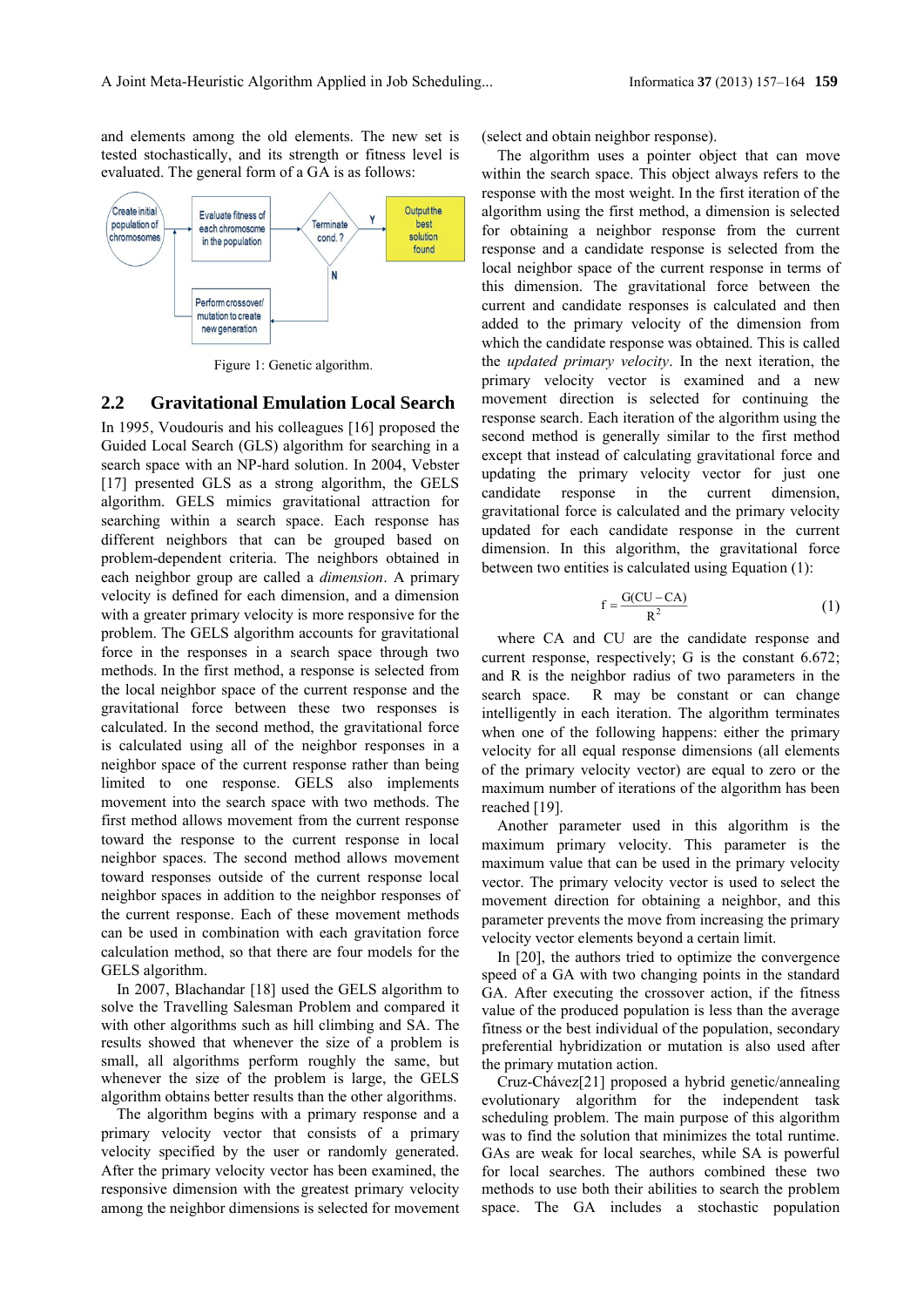generator, an elitism selection operator, and mutations and crossovers with the help of SA. Based on the fitness function, the selection operator selects the best half of the chromosomes in the population, the crossover is performed, and new children are produced for the next generation. Using a crossover leads to complete searches of the problem space. The iteration operation used as a mutation produces an optimized population, and a better population is found during the SA searching iteration. This process is repeated for each generation. It should be noted that thermal simulation techniques are performed on populations of individuals who have been run off.

In [22], some modifications of GAs are proposed to improve scheduling efficiency. These changes consist of the combination of the greedy algorithms, modified critical path (MCP) [23] and duplication scheduling heuristic (DSH) [24], with a GA to minimize the start time for tasks until, in the end, makespan is minimized. The algorithm also uses idle processor time. The algorithm has two fitness functions. The first function searches for chromosomes with the shortest makespan and the second function are designed to find the most appropriate chromosomes with respect to load balance.

In [25], aGA is presented in which chaotic variables are used instead of random variables for chromosome production. This leads to a distribution of solutions over the entire search space and avoids local minima, so that the best solutions and productions are obtained in a shorter time.

In [26], aGA is combined with the hill-climbing algorithm to repair chromosomes. This work modifies invalid individuals in each generation until they become valid individuals in a new population.

In [27], the GELS algorithm is used for resource reservation and independent task scheduling, so that in the objective function, if one resource can't execute a task within its specified deadline, the task is allocated to another resource for execution. Simulation results show that this algorithm decreases makespan compared to GAs. In previous methods, a decrease of the entire execution time was considered, while the number of tasks missing their deadlines and the load balance problem were not also considered. Our proposed algorithm tries to consider these three parameters simultaneously. Also, because a GA is weak in local searches, our proposed algorithm combines it with a local search algorithm to address this weakness. A combination of a GA and GELS is used because GELS searches the problem space well and finds better solutions compared to other local search algorithms such as hill-climbing and SA.

### **3 Scheduling Problem Description**

The scheduling problem for independent tasks is an NPhard problem that consists of N tasks and M machines. Each task should be considered to be processed by each of the M machines, so that the makespan is minimized. However, this only considers one of the QOS parameters, the time constraint, and ignores the cost. Therefore, we have introduced a deadline for every task such that each task should complete its execution before its deadline. Each task can be executed on only one resource and is not stopped before its execution is complete.

We use the expected time to compute the ETC matrix model described in [28]. Since our proposed scheduling algorithm is static, we assume that the expected execution time for each task *i* on each resource *j* has already been determined and has been set in the ETC matrix at ETC[*i*,*j*]. Also, the ready time (Ready [*j*]) for each machine *j* indicates when *j* has finished its previous task. The makespan is equal to the maximum complete time Completion\_Time [*i*,*j*](Equation 2):

$$
makespan=Max(Completion\_Time[i,j])
$$
  
\n
$$
\{1 \le i \le N, 1 \le j \le M\}
$$
 (2)

Completion Time  $[i,j]$  is the time at which task  $i$ ends on resource *j* and is calculated according to Equation(3):

$$
Completion\_Time[i,j] = Ready[j] + ETC[i,j] \tag{3}
$$

The purpose of scheduling is to assign tasks to resources so that the final makespan and the number of tasks that miss their deadlines are minimized.

## **4 The Proposed Method (GGA)**

The efficiency of genetic algorithms is highly dependent on how the chromosomes are represented. Here we use a simple method for representing chromosomes, in order to simplify the work of the crossover and mutation operators. Natural numbers are used for encoding the chromosomes. The numbers inside the genes are random numbers between 1 and M. The chromosome lengths are assumed to be task numbers. Figure 2 shows an example of the chromosome representation. For example, in the figure, task4—orT4—executes on Resource2.

Figure 2: Chromosome representation.

*Initial Population:* The initial population is created randomly. A source is selected randomly until the task being considered is executed on it. Each of the chromosomes produced is assumed to be a dimension of the problem (in fact, the problem's dimensions are just the neighbouring solutions that are obtained by changing the current solution). An initial random velocity is given to each of the problem's dimensions, ranging between one and the maximum velocity.

*First Fitness Function:* The basic purpose of task scheduling is to minimize makespan. This is the total time required until all of the input tasks complete their execution. It should be noted that this time should always be less than or equal to the maximum deadline among all the tasks. In our proposed method for task scheduling, a solution is more appropriate if in addition to decreasing makespan, it minimizes the number of tasks that miss their deadlines. Equation (4) calculates the first fitness function for each chromosome: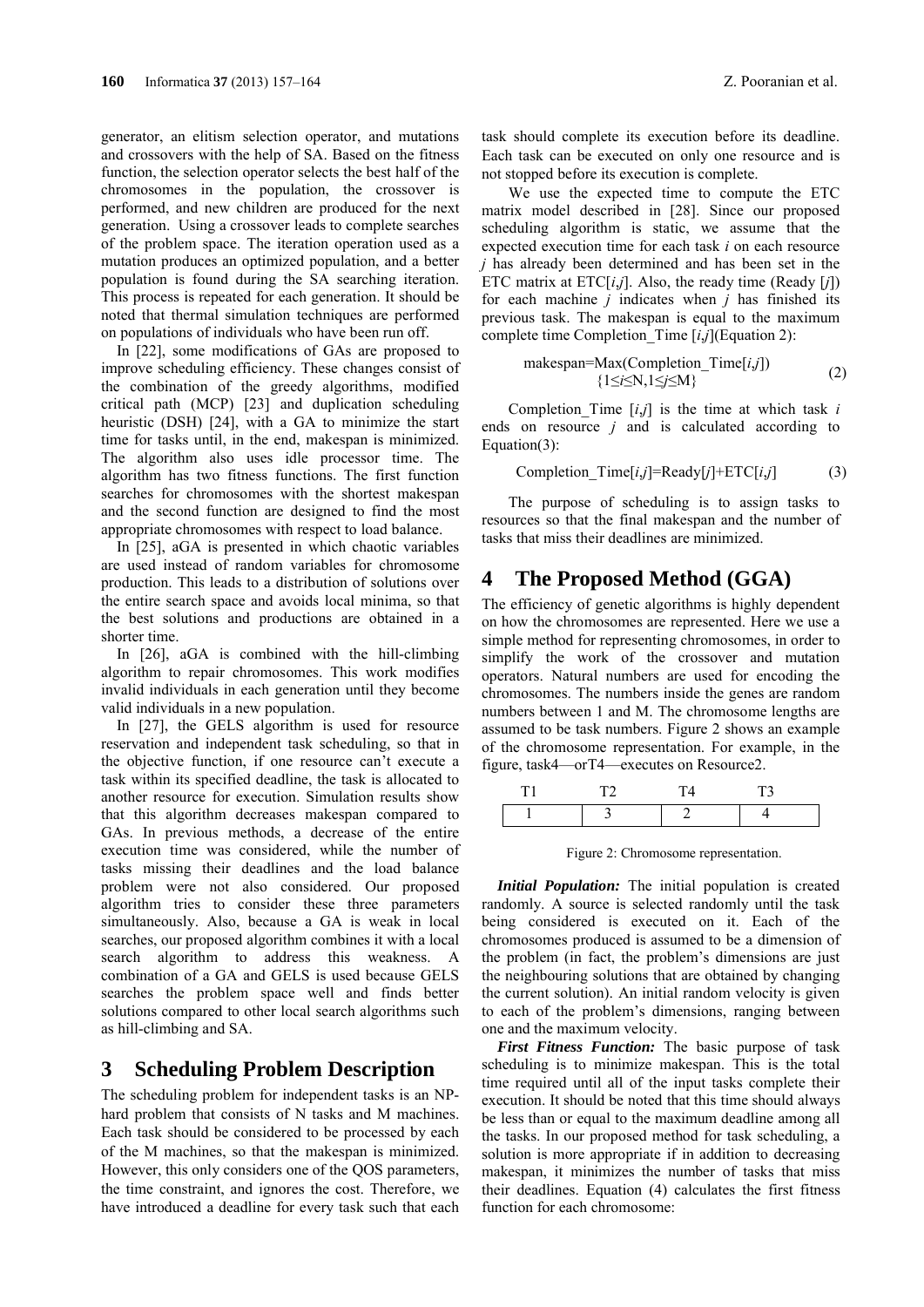$$
Fit1(chi) = {1 \nmaxespan(chi)} + {1 \nmax_s task * MD}
$$
 (4)

Where miss task is the number of tasks that have missed their deadlines in chromosome chi andMD is the maximum deadline for all tasks. As the equation shows, when the makespan and the number of tasks missing their deadlines are smaller, the fitness function value is greater, indicating the more promising chromosomes.

*Second Fitness function:* With respect to the basic purpose of task scheduling, minimizing makespan, several chromosomes may be found that have similar makespans but don't all balance the load among their resources. Hence, the second fitness function considers this factor after obtaining solutions with similar makespans, to find the most appropriate solution with respect to load balance.

If the execution time for resource  $R_i$  is E\_time  $[R_i]$ , the average execution time (avg) for all resources is as shown in Equation (5):

$$
avg = \sum_{j=1}^{num\_resources} \left( \frac{E_time[R_j]}{num\_resources} \right) \tag{5}
$$

where num resources is the number of resources. The load balance for resource  $i$ , Cpu LB<sub>i</sub> can then be calculated with Equation (6):

$$
Cpu\_LB_i = makespan/avg
$$
 (6)

Equation (7)shows the second fitness function that considers the load balance:

$$
Fit2(chi) = \frac{1}{Cpu\_LBi} \tag{7}
$$

*Select an Operation:* Before the mutation and crossover operators apply, the selection phase is first executed. In our proposed algorithm, we use the GELS algorithm instead of traditional genetic operators such as tournament, elitism, etc. These operators provide the possibility of creating the best solutions in each generation, but the GELS algorithm is used to select solutions because one chromosome may not initially have a good fitness value but turn out to be better after the mutation and crossover operations. Using the GELS algorithm, the two chromosomes that have a greater primary velocity are selected.

*Crossover Operator:* Our proposed algorithm uses a two- point crossover operator. Two points are selected randomly from chromosomes from the previous phase. Then all of the genes within these two points of the first and second chromosomes are removed.

*Mutation Operator:* A point on each chromosome from the previous phase is randomly selected and then changed to a random number between 1 and M*.*

*Force Calculation:* After applying the crossover and mutation operations, the gravitational force between the primary chromosome and the produced chromosome are calculated as in Equation (8). Then the gravitational force is added to the velocity of that dimension. This leads to no copying in the candidate population, if the produced chromosomes have worse fitness values than the primary chromosomes.

Force = 6.672 \* 
$$
\begin{pmatrix} \frac{\text{Fit}_1(\text{Candidate\_ch}_i)}{R^2} \\ \frac{\text{Fit}_1(\text{Current\_ch}_i)}{R^2} \end{pmatrix}
$$
 (8)

*Terminating Conditions:*The algorithm terminates when the primary velocity is equal to zero for all dimensions or the maximum number of algorithm iterations has been reached.

Algorithm1 shows the GGA pseudocode.

| Algorithm 1 GGA Algorithm (pseudocode)                                   |  |  |  |
|--------------------------------------------------------------------------|--|--|--|
| <b>Input:</b> Tasks Populations;                                         |  |  |  |
| <b>Output:</b> Scheduled tasks based on Fit1 and Fit2;                   |  |  |  |
| Generate K chromosomes to initialize the population<br>1:                |  |  |  |
| Velocity Vector[1K]=Initial velocity for each<br>2:                      |  |  |  |
| Dimension();                                                             |  |  |  |
| While (i<=max_iteration and Velocity_Vector[] $\neq$ 0)<br>3:            |  |  |  |
| ł                                                                        |  |  |  |
| /* select current $ch_1$ and current $ch_2$ such that the velocity<br>4: |  |  |  |
| is larger and generate two offspring, candidate $ch1$ and                |  |  |  |
| candidate $ch_2$ , by crossover and mutation*/                           |  |  |  |
| If $(Fit_1(candidate ch_1) > Fit_1(current ch_1))$<br>5:                 |  |  |  |
| current $ch_1$ = candidate $ch_1$ ;                                      |  |  |  |
| If $(Fit_1(candidate ch_2) > Fit_1(current ch_2))$<br>6:                 |  |  |  |
| current ch <sub>2</sub> = candidate ch <sub>2</sub> ;                    |  |  |  |
| <b>Calculate</b> gravitational force between candidate $ch1$ and<br>7:   |  |  |  |
| candidate $ch2$ using Equation (8)                                       |  |  |  |
| Update Velocity Vector for each dimension by<br>8:                       |  |  |  |
| gravitational force of chromosome;                                       |  |  |  |
| }// end while<br>9:                                                      |  |  |  |
| If many chromosomes with same $Fit1 exist$<br>10:                        |  |  |  |
| <b>Select</b> Best chromosome using Fit <sub>2</sub> ;                   |  |  |  |
|                                                                          |  |  |  |
| <b>Performance Evaluation</b><br>5                                       |  |  |  |
| Here, we explain the experimental descriptions.                          |  |  |  |
|                                                                          |  |  |  |
| 5.1<br><b>Experimental Results</b>                                       |  |  |  |

The GGA algorithm was implemented using Java software running under the Win XP operating system on a 2.66GHZ CPU with 4GB RAM. In our proposed algorithm, we assumed that the crossover rate CR =0.98 and the mutation rate MR =0.05.

The contents of the primary velocity vector for the chromosomes were randomly assigned. The results of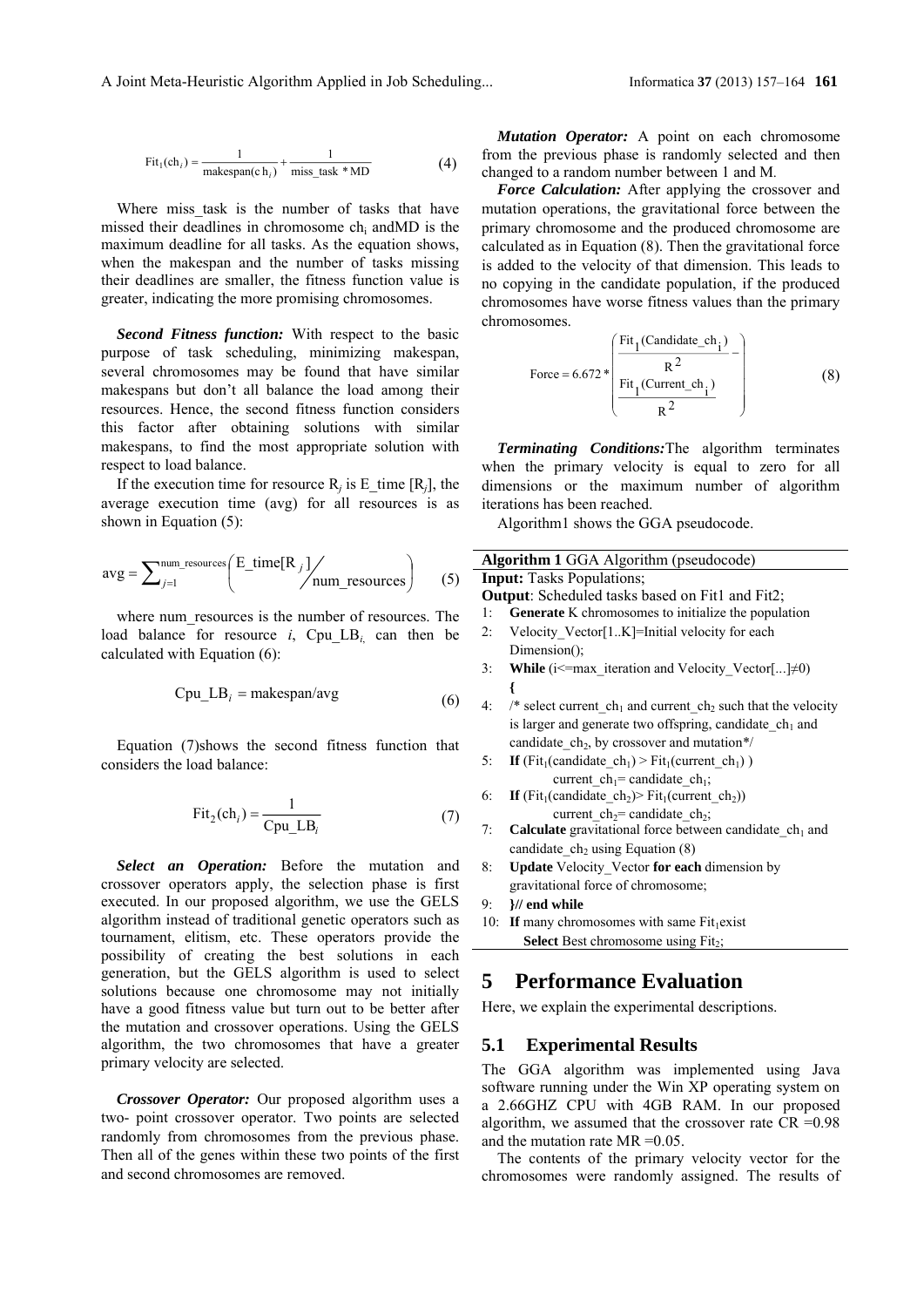simulations comparing GGA with the GELS, GA, and GSA algorithms are shown in Figures 4, 5, and 6.

#### **5.2 Experimental Results**

Here, we have tested our work on various tasks; Generations and different fitness function orderly.

The diagram in Figure 3 shows a number of scheduled tasks ranging between 20 and 60 allocated to 20 resources using the comparison algorithms. As the figure shows, when the number of tasks increases, the makespan increases as well. The diagram shows that our proposed algorithm produces a smaller makespan than the other algorithms.



Figure 3: Comparison of make spans.

Figure 4 compares the algorithms for various numbers of iterations. It is clear that GGA, which is a combination of a globally searching GA and the local GELS algorithm, pays more attention to convergence velocity and optimization than the other algorithms, since unlike SA, the GELS algorithm doesn't have an absolute probability state.



Figure 4: Comparison of evolutionary process for the different algorithms.

Figure 5 compares the algorithms with respect to the percentage of tasks that miss their deadlines. In this diagram, the fitness value is plotted against the rate of tasks missing deadlines. As the diagram shows, whenever the fitness value increases, the rate of tasks

missing deadlines decreases. This means that the number of tasks missing deadlines decreases as a result of the completion of their makespan. The figure shows that fewer tasks miss their deadlines in the GGA algorithm than in the other algorithms.



Figure 5: Comparison of the average missed deadline ratios for different fitness function values and algorithms.

## **6 Conclusions**

This paper presented an algorithm for solving the grid task scheduling problem through a combination of a GA, which is a global search algorithm, and the GELS algorithm, which searches locally. The algorithm aims at minimizing makespan as well as the number of tasks that miss their deadlines. Local search algorithms such as hill climbing and SA always move to the solutions that have a better fitness function value, and they search the problem space randomly. Although the GELS algorithm shares the special behaviour of greedy algorithms, it doesn't always move directly to a solution with a better fitness function value but rather works by examining existing solutions. Although the GELS algorithm uses some random elements, it doesn't always move among them in the same way, which is why it doesn't stop with locally optimal solutions. By combining the advantages of the GELS algorithm and GAs, both the convergence velocity and the GA's identification of an optimal response are improved. We compared our proposed algorithm to other algorithms, and our simulation results showed that GGA produces smaller makespans than the other algorithms and also minimizes the number of tasks that miss their deadlines.

#### **References**

- [1] J. Kołodzie and F. Xhafa, "Meeting security and user behavior requirements in Grid scheduling,"*Simulation Modeling Practice and Theory*vol.19, no. 1, pp. 213–226, 2011.
- [2] W.T. Sullivan, D. Werthimer, S. Bowyer, J. Cobb, D. Gedye and D. Anderson, "A new major SETI project based on Project SERENDIP data and 100000 personal computers,"in *Proc. of the Fifth*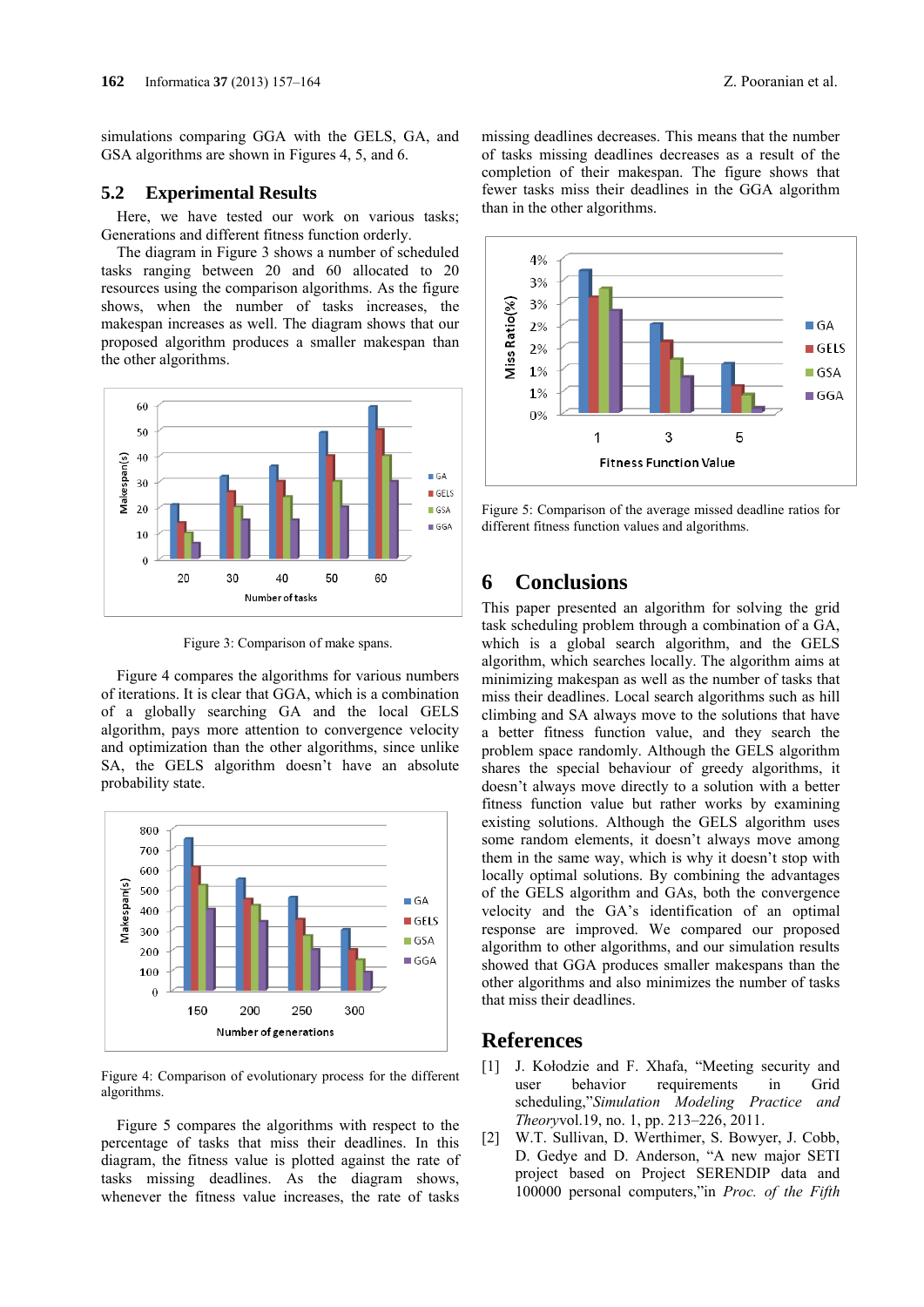*International Conference on Bioastronomy*, no. 61, 1997.

- [3] I. Foster, C. Kesselman, J. Nick and S. Tuecke, "the Physiology of the Grid: An Open Grid Services Architecture for Distributed Systems Integration,"*Computer*, 35 (6),pp. 1-4, 2002.
- [4] B.Yan-ping, Zh.Wei and Y.Jin-shou, "An Improved PSO Algorithm and Its Application to Grid Scheduling Problem,"in *International Symposium on Computer Science and Computational Technology ISCSCT '08*, 2008, pp. 352-355.
- [5] M. Shojafar, S. Barzegar and M.R. Meybodi, "A new Method on Resource Scheduling in grid systems based on Hierarchical Stochastic Petri net," in *Proc. of third International Conference on Computer and Electrical Engineering (ICCEE 2010)*, 2010, pp. 175-180.
- [6] M. Shojafar, Z. Pooranian, J.H. Abawajy and M.R. Meybodi, "An Efficient Scheduling Method for Grid Systems Based on a Hierarchical Stochastic Petri Net," *Journal of Computing Science and Engineering (JCSE)*, 7(1), pp. 44-52, 2013.
- [7] M. Shojafar, S. Barzegar and M.R. Meybodi, "Msc.Thesis: Time Optimizing in Economical Grid Using Adaptive Stochastic Petri Net Based on Learning Automata,"M.s.c. Thesis, Islamic Azad University of Qazvin, Qazvin, Iran,September 2010.
- [8] M. Shojafar, S. Barzegar, and M. R. Maybodi, "Time optimizing in Economical Grid Using Adaptive Stochastic Petri Net Based on Learning Automata", in *Proc. of International Conference on Grid Computing & Applications(GCA)*, WORLDCOMP, 2011, pp. 67-73.
- [9] G. Falzon and M. Li, "Enhancing genetic algorithms for dependent job scheduling in grid computing environments,"*The Journal of Supercomputing*, Springer,62(1), pp. 290–314, 2012.
- [10] Z. Pooranian, M. Shojafar, J.H. Abawajy and M. Singhal, "GLOA: A new Job Scheduling Algorithm for Grid Computing," *International Journal of Artificial Intelligence and Interactive Multimedia (IJIMAI)*, 2(1), pp. 59-64, 2013.
- [11] W. Abdulal and S. Ramachandram, "Reliability-Aware Scheduling Based on a Novel Simulated Annealing in Grid," in *Proc. in Fourth International Conference on Computational Intelligence and Communication Networks (CICN)*, pp. 665-670. 2012.
- [12] Z. Pooranian, M. Shojafar and B. Javadi, "Independent Task Scheduling in Grid Computing Based on Queen Bee Algorithm," *IAES International Journal of Artificial Intelligence (IJ-AI)*, 1(4), pp. 171-181, 2012.
- [13] F. Xhafaa and A. Abraham, "Computational models and heuristic methods for Grid scheduling problems," *Future Generation Computer Systems*,26(4),pp. 608–621, 2010.
- [14] Z. Pooranian, A. Harounabadi, M. Shojafar, J. Mirabedini, "Hybrid PSO for Independent Task

scheduling in Grid Computing to Decrease Makespan," in *Proc. of International Conference on Future Information Technology,IPCSIT'11*, vol. 13, 2011, pp. 435-439.

- [15] J. Holland, "Adaptation in Natural and Artificial Systems," University of Michigan Press, Ann Arbor, ISBN: 0-262-58111-6, 1975.
- [16] C. Voudouris and T. Edward, "Guided Local Search. Technical Report CSM-247," Department of Computer Science, University of Essex, UK, August 1995.
- [17] L. W. Barry, "Solving Combinatorial Optimization Problems Using a New Algorithm Based on Gravitational Attraction," Ph.D. Thesis, Florida Institute of Technology Melbourne, FL, USA, May 2004.
- [18] S. R. Balachandar and K. Kannan, "Randomized gravitational emulation search algorithm for symmetric traveling salesman problem," *Applied Mathematics and Computation*, 192(2), pp. 413– 421, 2007.
- [19] J. Li, Y. Lou and Y. Shi, "An Optimization Algorithm Based on Binary Difference and Gravitational Evolution, "International *Journal of Computational Intelligence Systems*,5(3), pp. 483- 493,2012.
- [20] X. ZhangandW. Zeng, "Grid Workflow Scheduling Based on Improved Genetic Algorithm,"in *Proc. of International Conference on Computer Design and Applications (ICCDA 2010)*, 2010, pp. 270-273.
- [21] M.Cruz-Chavez, A.Rodriguez-Leon, E.Avila-Melgar, F.Juarez-Perez, M.Cruz-Rosales and R. Rivera-Lopez,"Genetic-Annealing Algorithm in Grid Environment for Scheduling Problems,"*Security-Enriched Urban Computing and Smart GridCommunications in Computer and Information Science, Springer*, vol. 78, 2010,pp. 1- 9.
- [22] F.A. Omaraa and M.M. Arafa, "Genetic algorithms for task scheduling problem,"*Journal Parallel Distributed Computing*, Elsevier, 70(1), pp. 13-22, 2010.
- [23] M. Wu and D.D. Gajski, "Hyper tool: A programming aid for message-passing systems,"*IEEE Transactions on Parallel and Distributed Systems*, 1(3), pp. 330-343,1990.
- [24] A.P. Engelbrech, "Fundamentals of computational swarm intelligence,"John Wiley & Sons Inc.**,**2005.
- [25] G. Gharoonifard,F. Moeindarbari, H. Deldari and A. Morvaridi, "Scheduling of scientific workflows using a chaos- genetic algorithm,"in *Proc. of International Conference on Computational Science ICCS2010*, 2010, pp. 1439-1448.
- [26] A. Lifeng and T. Maolin, "QoS-Based Web Service Composition Accommodating Inter-Service Dependencies Using Minimal-Conflict Hill-Climbing Repair Genetic Algorithm," in *Proc. of Fourth IEEE International Conference on Science*, 2008, pp. 119-126.
- [27] B. Barzegar, A.M. Rahmani and K. Zamanifar, "Gravitational Emulation Local Search Algorithm